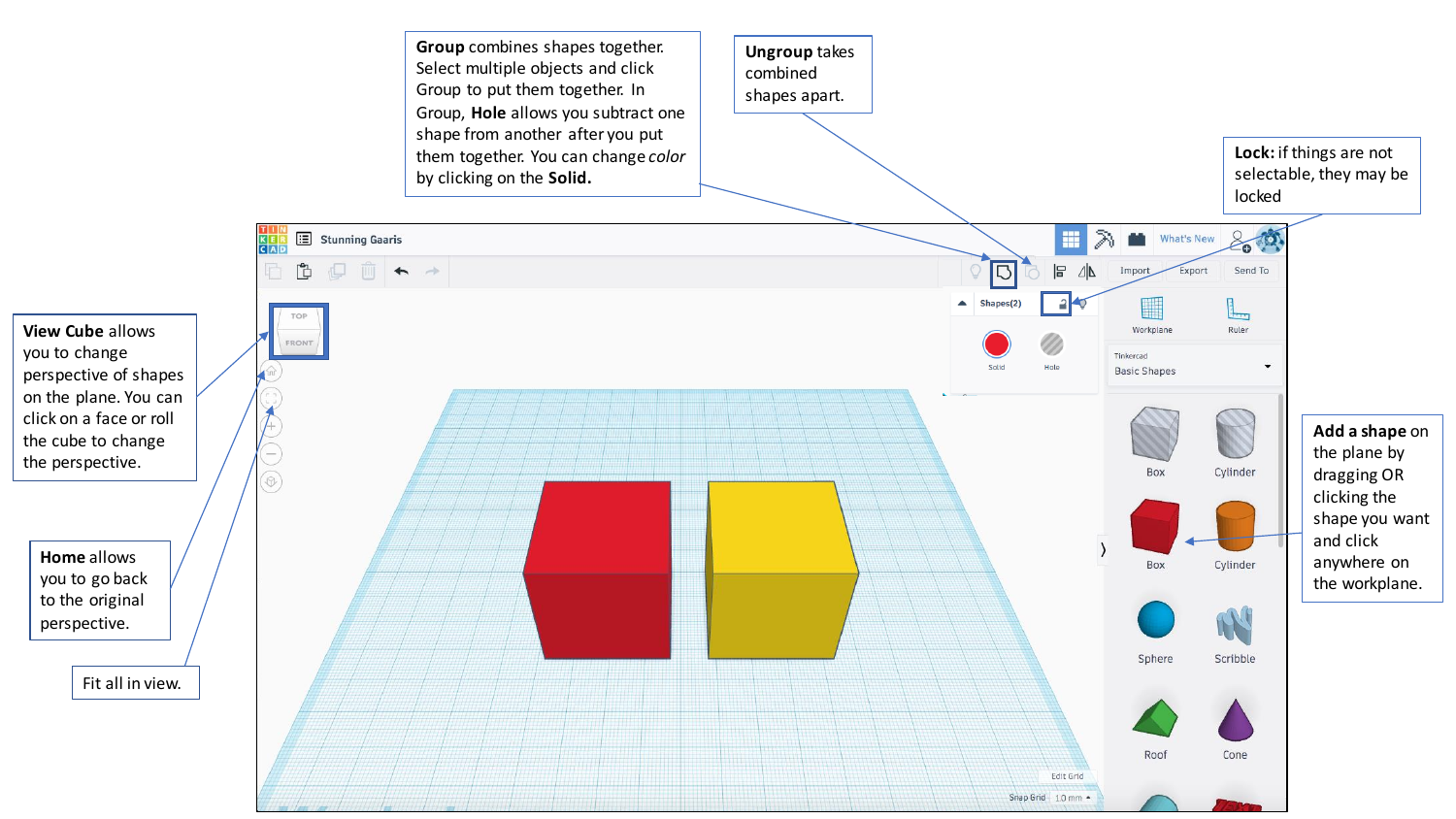**Rotate** the shape either by by dragging along the angle indicator or typing in values for angles.



Drag this black cone to move the shape **vertically** (along z -axis).

**Change measurements**  of height, width, and length either by dragging a corner or typing in values. Dragging while holding down shift key will scale shape uniformly.